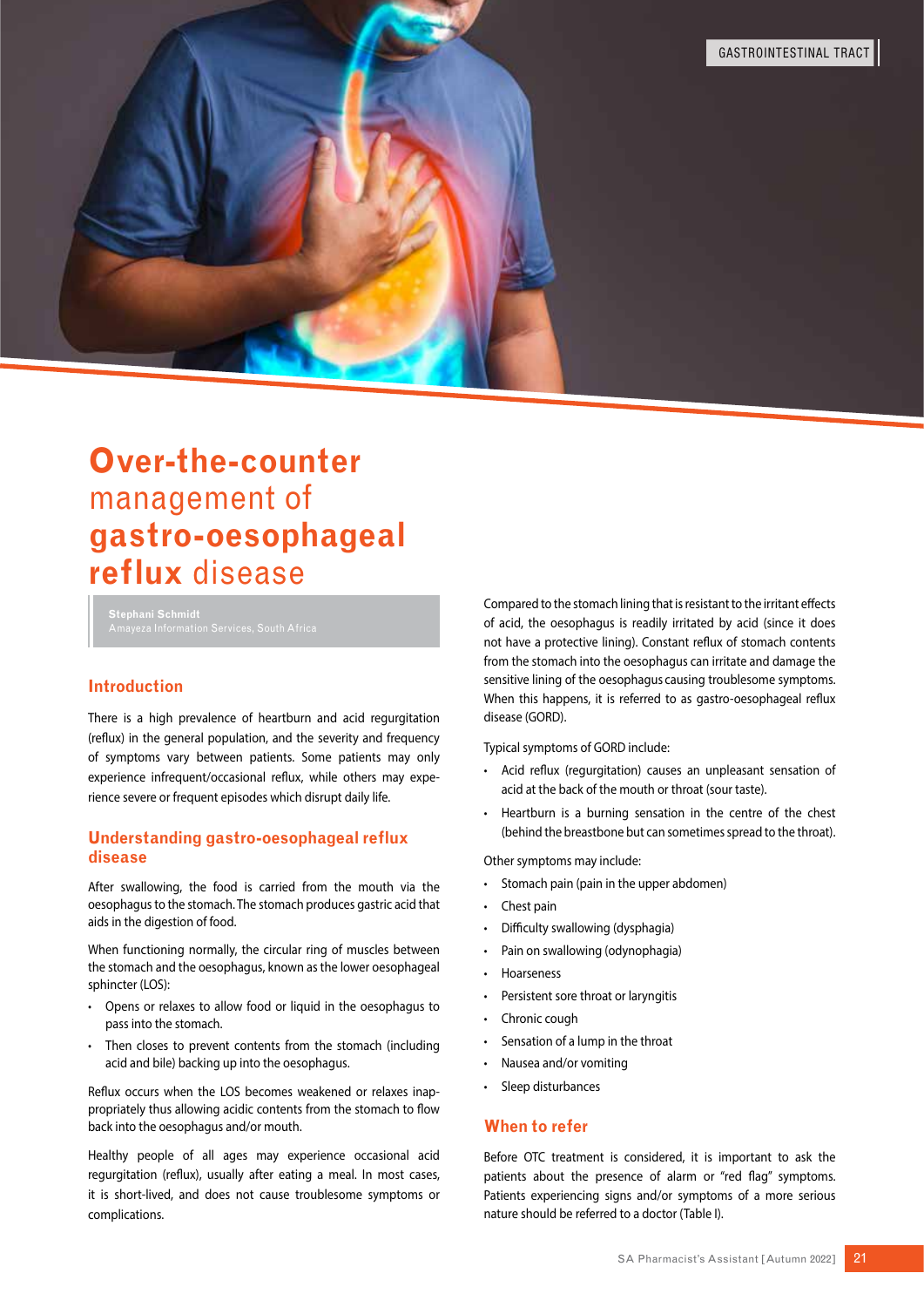**Table I:** Patients who require referral to the doctor

Red flag symptoms that require referral:

- Difficult or painful swallowing
- Involuntary (unexplained) loss of weight
- Chest pain (to rule out heart disease)
- Recent cough or hoarseness
- Choking attacks, particularly at night
- Persistent vomiting
- Signs of bleeding in the gastrointestinal tract, such as blood in stools, black stools, blood in vomit

Referral is also required for:

- Pregnant women
- Patients with:
- New symptoms/stomach painin those aged 50 years or older
- Severe symptoms
- Persistent symptoms

# **Treatment**

Treatment depends on the severity and frequency of symptoms. Intermittent treatment and lifestyle and/or dietary modifications (Table II) may be sufficient for patients with infrequent episodes of heartburn (less than two episodes per week).

However, patients experiencing more frequent episodes (e.g. on two or more days per week) may require over-the-counter (OTC) medicine such as a proton pump inhibitor (PPI) or a histamine-2 receptor antagonist (H<sub>2</sub>RA).

### **Table II:** Lifestyle modification

Patients should be advised to:

- Maintain a healthy weight; losing weight may help to reduce reflux in those who are overweight
- Stop smoking
- Avoid wearing tight or restrictive clothing
- Raise the head of the bed by about 15–20 cm (especially for those experiencing night-time heartburn). Doing this would allow the head and shoulders to be higher than the stomach, thus allowing gravity to prevent acid from flowing back into the oesophagus and mouth
- Try to relax and reduce stress

Reflux is more likely to occur soon after a large meal. To minimise the risk of reflux, patients should be advised to:

- Consume smaller and more frequent meals
- Avoid late meals and lying down soon after eating
- Limit food or drinks that may trigger symptoms (such as excessive caffeine, alcohol, chocolates and fatty foods)

## **Antacids**

Antacids contain ingredients such as aluminium hydroxide, magnesium trisilicate and/or calcium carbonate. They work by neutralising the stomach acid. However, they do not prevent GORD.

Antacids typically start working quickly (within five minutes), but they only provide short-term relief of heartburn symptoms. Antacids should preferably be taken an hour after meals and again at bedtime.

#### *Antacid combined with other agents*

• Antacid-alginates

Alginates form a viscous gel that floats on the surface of the stomach contents that protects the stomach and oesophagus from stomach

acid. Compared to antacids alone, antacid-alginates may provide longer symptom relief. Antacid-alginates are effective in controlling meal-induced symptoms.

• Antacids combined with other agents

Antacids are sometimes combined with a local anaesthetic (e.g., oxethazaine), an antifoaming agent (e.g., dimethicone or simethicone) or an antispasmodic (e.g., dicyclomine). However, the addition of an antifoaming agent or a local anaesthetic does not add to the efficacy of the antacid.

Points to consider

- Aluminium-based antacids tend to cause constipation.
- Magnesium-based antacids tend to have a laxative effect.
- Aluminium-magnesium combination may cause fewer bowel disturbances compared to single agents.
- Sodium containing antacids should be avoided in pregnant women and in patients on a restricted sodium diet, for example, patient with high blood pressure.

# **H2 RAs**

 $H_2$ RAs reduce the secretion of acid in the stomach by blocking the action of histamine on the histamine-2 receptors on the parietal cells in the stomach.

OTC  $H_2$ RAs (for example, cimetidine) are available for short-term (limited to 14 days) relief of heartburn, dyspepsia and hyperacidity. Although they take longer to start working than antacids, they are more effective in relieving heartburn and their effect lasts longer than that of antacids.

## **PPIs**

PPIs reduce the amount of acid made by the stomach. They work by blocking the final step of acid production by inactivating the enzyme responsible for acid production (hydrogen-potassium ATPase pump) in the parietal cells in the stomach wall.

PPIs are the most potent inhibitors of gastric acid and are typically recognised as being the most effective medicine in reducing stomach acid. Compared to H<sub>2</sub>RAs, PPIs have been found to be more effective in relieving heartburn and reflux. PPIs also provide faster symptom relief.

OTC PPIs (such as lansoprazole, omeprazole and pantoprazole) are approved for short-term (maximum duration of 14 days) relief of heartburn and hyperacidity. The different PPIs have comparable clinical efficacy and choice of product depends on cost, personal preference, the potential for interactions and side effects.

Better symptom control is achieved with continuous dosing (taking PPI daily for 14 days) compared to on-demand use. Patients who do not respond to two weeks of PPI treatment should be referred to a doctor.